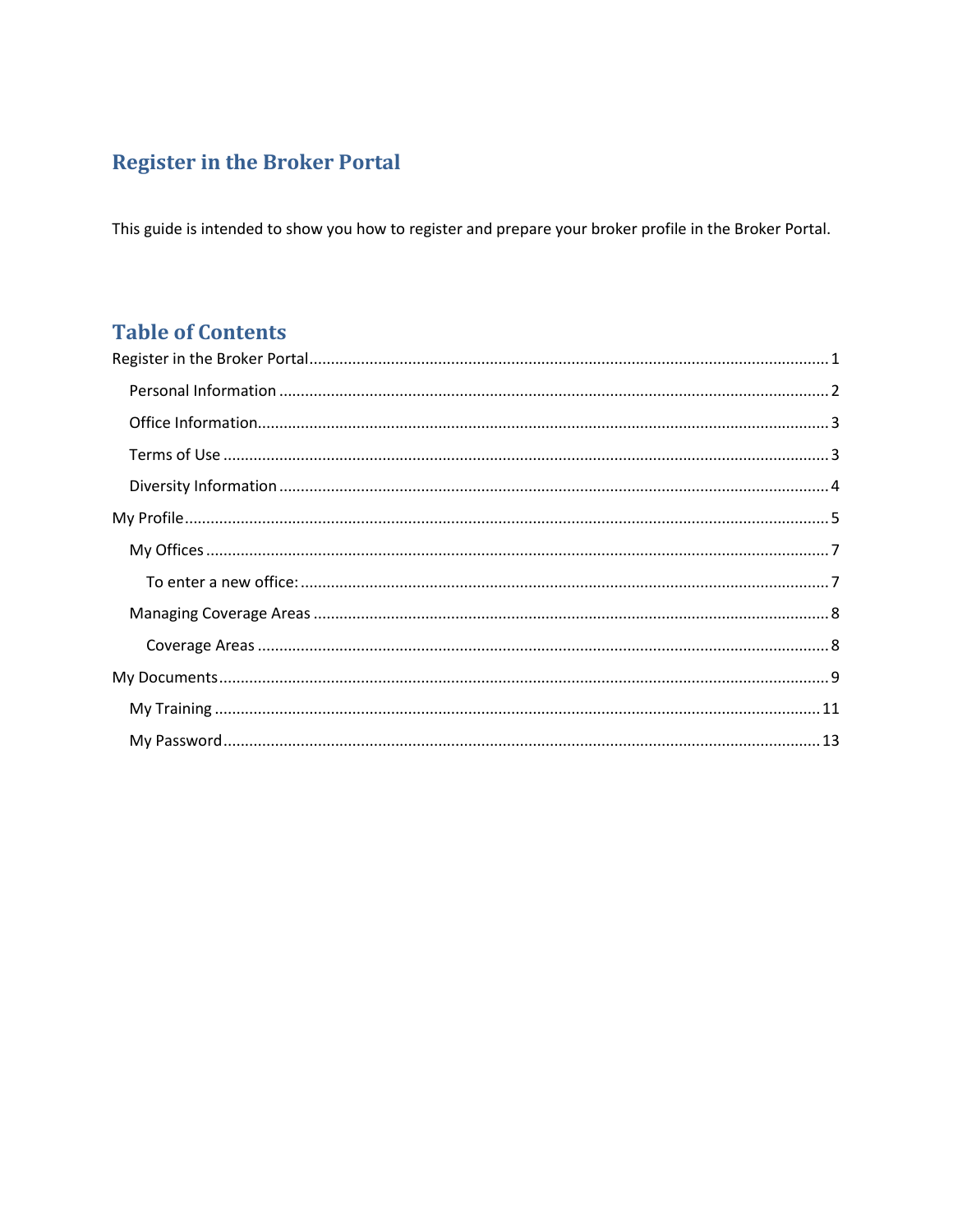# **Registration**

If you are a new user to the system you must register before being approved to act as a broker. **Click** on Registration as shown below:

To access our system, enter your username and password. If you do not have an account click here to begin the Registration process.

**Enter** the required information and **click** "Next". Ensure you provide a valid email address so that instructions and notifications are properly sent to your email account.

| <b>Account Information</b> |  |
|----------------------------|--|
| User Name:                 |  |
|                            |  |
| E-mail:                    |  |
|                            |  |
| Password:                  |  |
|                            |  |
| Confirm Password:          |  |
|                            |  |

### <span id="page-1-0"></span>**Personal Information**

**Enter** the NAID, the NAID Expiration Date, and First and Last Name. Office and Mobile Phone numbers are optional. **Click "**Next".

#### YOUR PERSONAL INFORMATION

NAID, Expiration, First Name and Last Name fields are required.

| <b>My Information</b> |             |
|-----------------------|-------------|
| NAID*:                |             |
| NAID here             |             |
| Expiration*:          |             |
| 圃                     |             |
| First Name*:          |             |
| First Name here       |             |
| Last Name*:           |             |
| Last Name here        |             |
| Office Phone:         |             |
| Office Phone here     |             |
| Mobile Phone:         |             |
| Mobile Phone here     |             |
|                       | <b>Next</b> |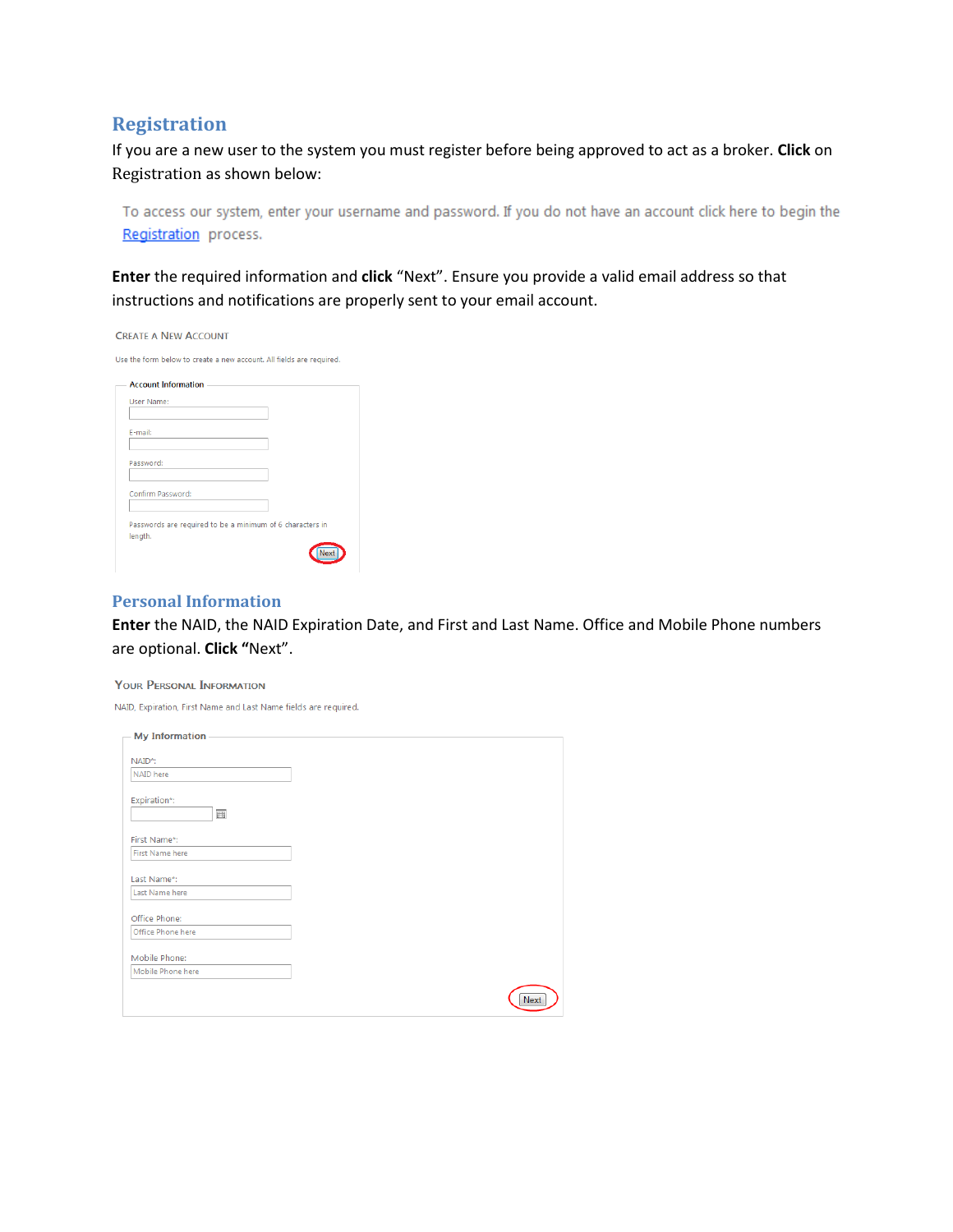## <span id="page-2-0"></span>**Office Information**

**Enter** the information for your first office here, more offices can be added from your "My Profile" page after registration is complete. This should be your primary office. **Click** "Next".

#### **YOUR OFFICE INFORMATION**

| Office Name, Address Line 1, City, State and Zip fields are required |  |  |  |  |  |  |  |  |
|----------------------------------------------------------------------|--|--|--|--|--|--|--|--|
|----------------------------------------------------------------------|--|--|--|--|--|--|--|--|

| <b>Office Information</b> |      |
|---------------------------|------|
| Office Name*:             |      |
| Office Name here          |      |
| Address Line 1*:          |      |
| Address Line 1 here       |      |
| Address Line 2:           |      |
| Address Line 2 here       |      |
| City*:                    |      |
| City here                 |      |
| State*:                   |      |
| AK<br>٠                   |      |
| Zip*:                     |      |
| Zip here                  |      |
|                           | Next |
|                           |      |

### <span id="page-2-1"></span>**Terms of Use**

# Next read the Terms of Use for the site and **click** "Accept".

#### **ACCEPT TERMS OF USE**

Read through the Term of Use below.

| <b>No Warranties</b>                                                                                                                                                                                                                                                     |
|--------------------------------------------------------------------------------------------------------------------------------------------------------------------------------------------------------------------------------------------------------------------------|
| This website is provided "as is" without any representations or warranties, expressed or implied. Matt<br>Martin Real Estate Management makes no representations or warranties in relation to this website or<br>the information and materials provided on this website. |
| Without prejudice to the generality of the foregoing paragraph. Matt Martin Real Estate Management<br>does not warrant that:                                                                                                                                             |
| . this website will be constantly available, or available at all; or<br>• the information on this website is complete, true, accurate or non-misleading.                                                                                                                 |
| Nothing on this website constitutes, or is meant to constitute, advice of any kind. [If you require advice<br>in relation to any [legal, financial or medical] matter you should consult an appropriate professional.                                                    |
| <b>Limitations of liability</b>                                                                                                                                                                                                                                          |
| Matt Martin Real Estate Management will not be liable to you (whether under the law of contact, the<br>law of torts or otherwise) in relation to the contents of, or use of, or otherwise in connection with, this<br>website:                                           |
| • to the extent that the website is provided free-of-charge, for any direct loss;<br>• for any indirect, special or consequential loss; or                                                                                                                               |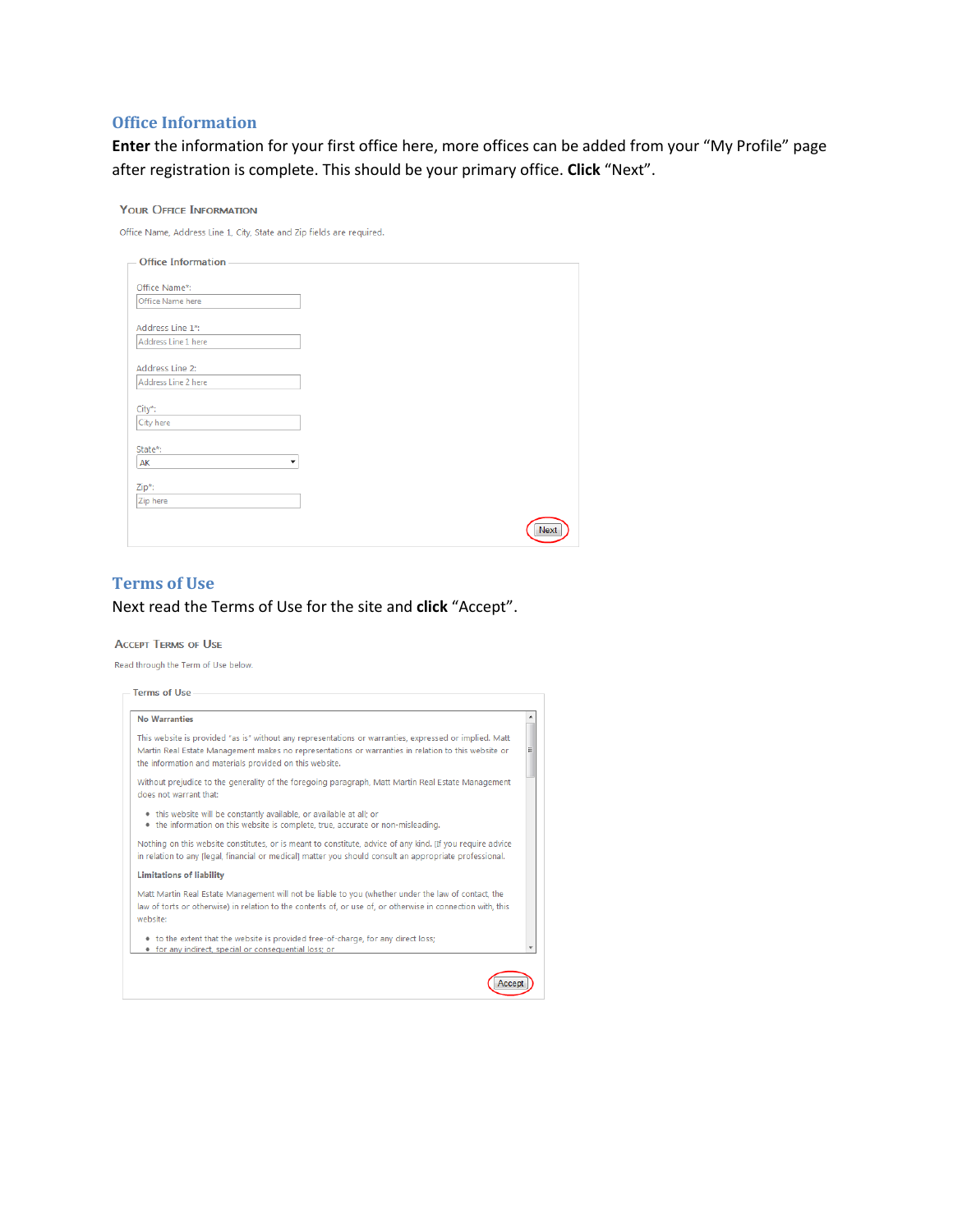## <span id="page-3-0"></span>**Diversity Information**

Fill out the Diversity Survey (information about your business' classification and ownership) by answering all questions with "Yes" or "No". Scroll through the entire survey, and then when you are done, **click** "Submit" at the bottom of the page.



Submit

That completes the initial registration. From the confirmation page click "Go to Portal". You will have limited permissions until you are approved and you will not be able to accept work until MMREM reviews your information and approves your account.

You will be able to read the FAQs, watch How-To videos, and manage your Profile (see the "My Profile" section later in this document). You should take time to review the entire list of resources available to you on the Broker Portal.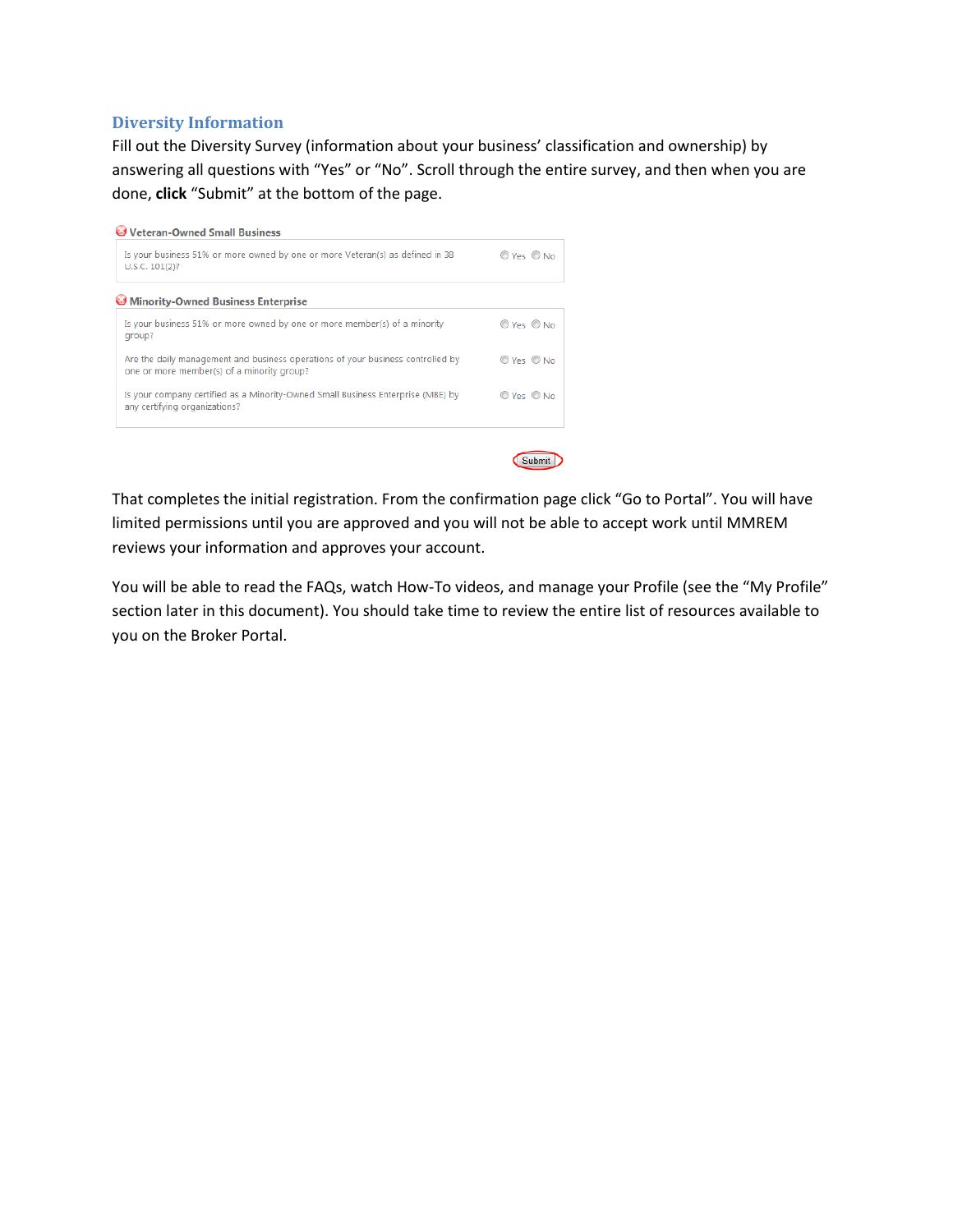# <span id="page-4-0"></span>**My Profile**

This page is used to manage your Broker and Diversity information.

## **Click** "My Profile".

#### **MY PROFILE**

Required fields are marked with an asterisk.

| <b>Broker Information</b> | Diversity Information |
|---------------------------|-----------------------|
| *NAID:                    | Office Phone:         |
| 1234                      | (111) 333-8585        |
| *Expiration:              | <b>Toll Free:</b>     |
| 画<br>1/27/2012            | $(111) 800 - 2202$    |
| *First Name:              | Mobile Phone:         |
| tracy                     | $(111)$ 222-3334      |
| *Last Name:               | Web Site:             |
| ray                       |                       |
| *Email Address:           | Facebook:             |
| tracybroker@quipsites.com |                       |
|                           | Linked In:            |
|                           |                       |
|                           |                       |

Update

In the Broker Information tab enter:

- NAID#
- Expiration Date
- First and Last name
- Email Address
- **•** Office Phone
- The fields below are optional:
- Mobile Phone
- Web Site
- Facebook
- Linked In
- (You may manually **enter** the expiration date or **click** the calendar icon and **select** the date)

Only fields marked with an asterisk (\*) are required, all others are optional.

### **Click** "Update".

A pop up message will appear saying "Your profile has been updated".



Next, **click** the Diversity Information tab.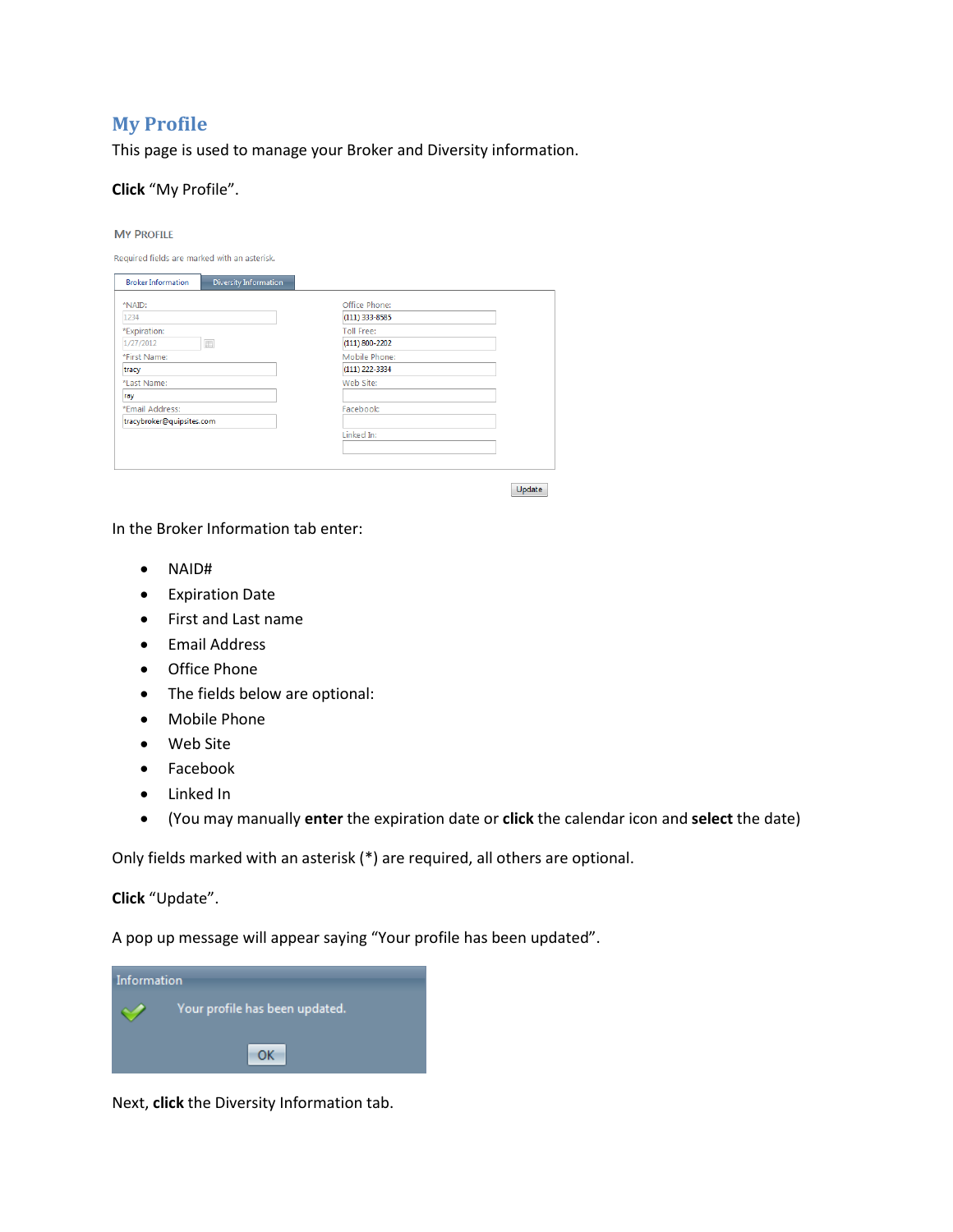| <b>Broker Information</b>               | <b>Diversity Information</b>                             |                                                                                      |                    |
|-----------------------------------------|----------------------------------------------------------|--------------------------------------------------------------------------------------|--------------------|
| Small Business                          |                                                          |                                                                                      |                    |
|                                         | the regulations contained in 13 C.F.R. Part 121?         | Is your business a "Small Business Concern" as defined by the Small Business Act and | Ves ONo            |
| Small Disadvantaged Business            |                                                          |                                                                                      |                    |
| C.F.R. 124.1002?                        |                                                          | Is your business certified as a Small Disadvantaged Business (SDB) as defined by 13  | O Yes O No         |
| <b>◆ Ownership</b>                      |                                                          |                                                                                      |                    |
|                                         | Is your business privately or publicly owned?            |                                                                                      | O Private C Public |
| Woman-Owned Business Enterprise         |                                                          |                                                                                      |                    |
|                                         | Is your business 51% or more owned by one or more women? |                                                                                      | O Yes O No         |
| one or more women?                      |                                                          | Are the daily management and business operations of your business controlled by      | O Yes O No         |
| certifying organizations?               |                                                          | Is your company certified Woman-Owned Small Business Enterprise (WBE) by any         | O Yes O No         |
| Certified HUBZone Business              |                                                          |                                                                                      |                    |
| <b>HUBZone Small Business Concerns?</b> |                                                          | Is your business identified on the Small Business Administration website list of     | O Yes O No         |
|                                         | Service-Disabled Veteran-Owned Business Enterprise       |                                                                                      |                    |
|                                         | defined in 38 U.S.C. 101(2) and 38 U.S.C. 101(16)?       | Is your business 51% or more owned by one or more Service-Disabled Veteran(s) as     | O Yes O No         |

Answer each question as it applies to your business by **clicking** the radio buttons.

# **Click** "Update".

(You must answer each question)

*Note: If you would like to view the online "How To Video", go to the Broker Portal FAQ page and select the "How do I manage My Profile?" video.*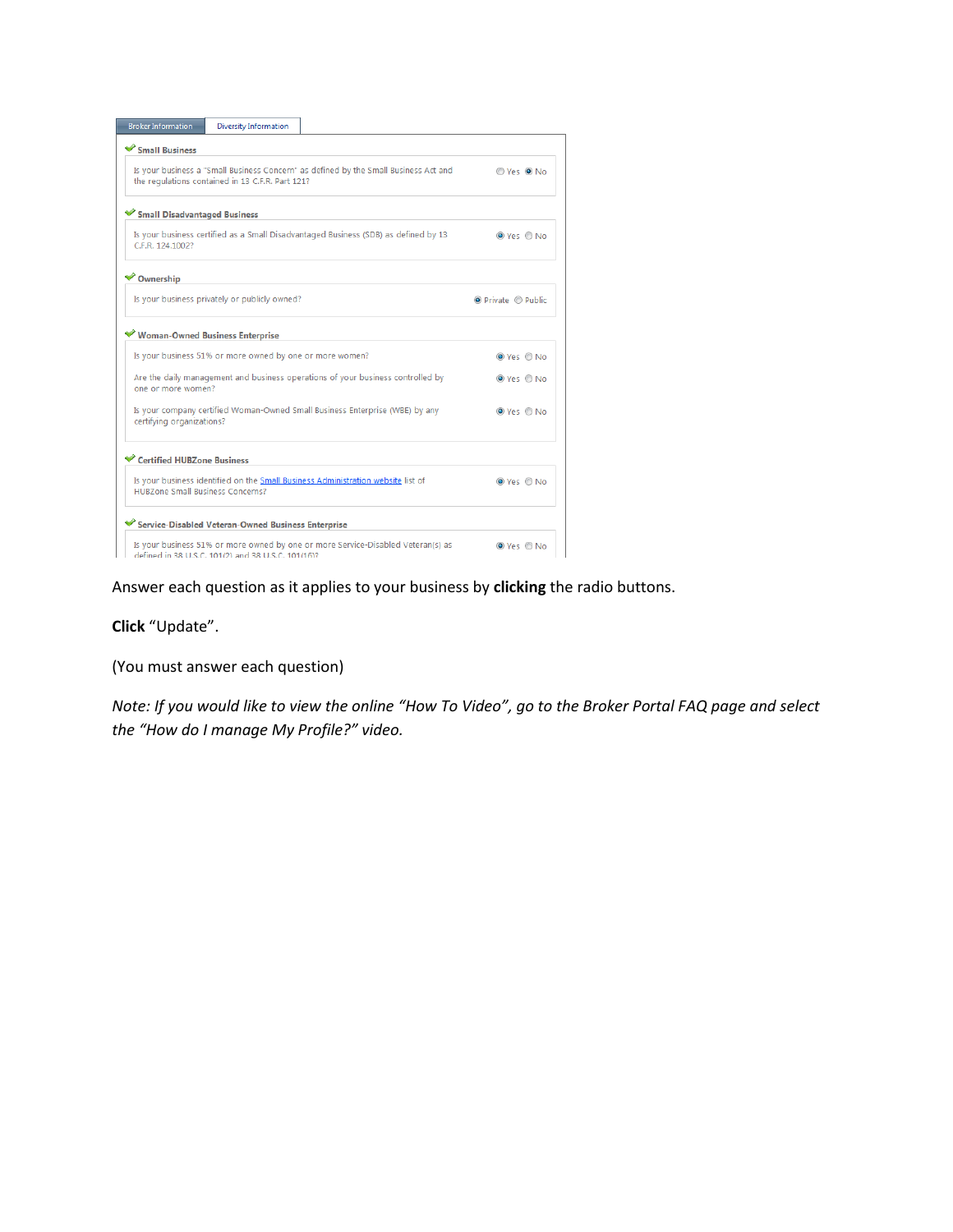# <span id="page-6-0"></span>**My Offices**

This page is used to change information about your office(s) and coverage areas or to **enter** a new office.

| <b>MY OFFICES</b> |                             |                                           |              |              |            |                    |  |
|-------------------|-----------------------------|-------------------------------------------|--------------|--------------|------------|--------------------|--|
|                   |                             |                                           |              |              |            | 團                  |  |
|                   | Name                        | <b>Address</b>                            | City         | <b>State</b> | <b>Zip</b> | <b>Phone</b>       |  |
| ×                 | tracy's office<br>(Default) | 123 Main St                               | Mineola      | TX           | 75773      |                    |  |
|                   | Sat. Office                 | 123 Main St                               | Winona       | <b>TX</b>    | 75792      |                    |  |
| X                 | tues office                 | 345 main                                  | Tyler        | AK           | 78987      |                    |  |
|                   | tues office                 | 345 main                                  | Tyler        | AK           | 78987      |                    |  |
| X                 | <b>Ethan's Office Test</b>  | 123 Test Lane                             | <b>Flint</b> | TX           | 75762      | (903) 555-4879     |  |
| κ                 | ⊁                           | Page size: 25<br>$\overline{\phantom{a}}$ |              |              |            | 5 items in 1 pages |  |

The above screen shot shows existing offices.

- **Click** the pencil icon beside the office to edit any office or coverage information.
- After editing the office information **click** "Update".

### <span id="page-6-1"></span>**To enter a new office:**

- **Enter** the "Office information".
- **Check** the "Default Office" if desired.
- **Click** "Update".

Г

**The Contract of Street** 

| Office Information       | Coverage Areas |                                                                   |        |
|--------------------------|----------------|-------------------------------------------------------------------|--------|
| Office Name:             |                | POC Name:                                                         |        |
| <b>New Broker Office</b> |                |                                                                   |        |
| Address Line 1:          |                | POC Phone:                                                        |        |
| 123 Broker Office Lane   |                |                                                                   |        |
| Address Line 2:          |                | POC Mobile:                                                       |        |
| City:<br>Tyler           |                | POC Email:                                                        |        |
| State:<br><b>TX</b>      | ▼              |                                                                   |        |
| Zip:<br>75702            |                | Default Office:<br>check to make this office your default office) |        |
| Phone:<br>1112223333     |                |                                                                   |        |
|                          |                | Cancel                                                            | Update |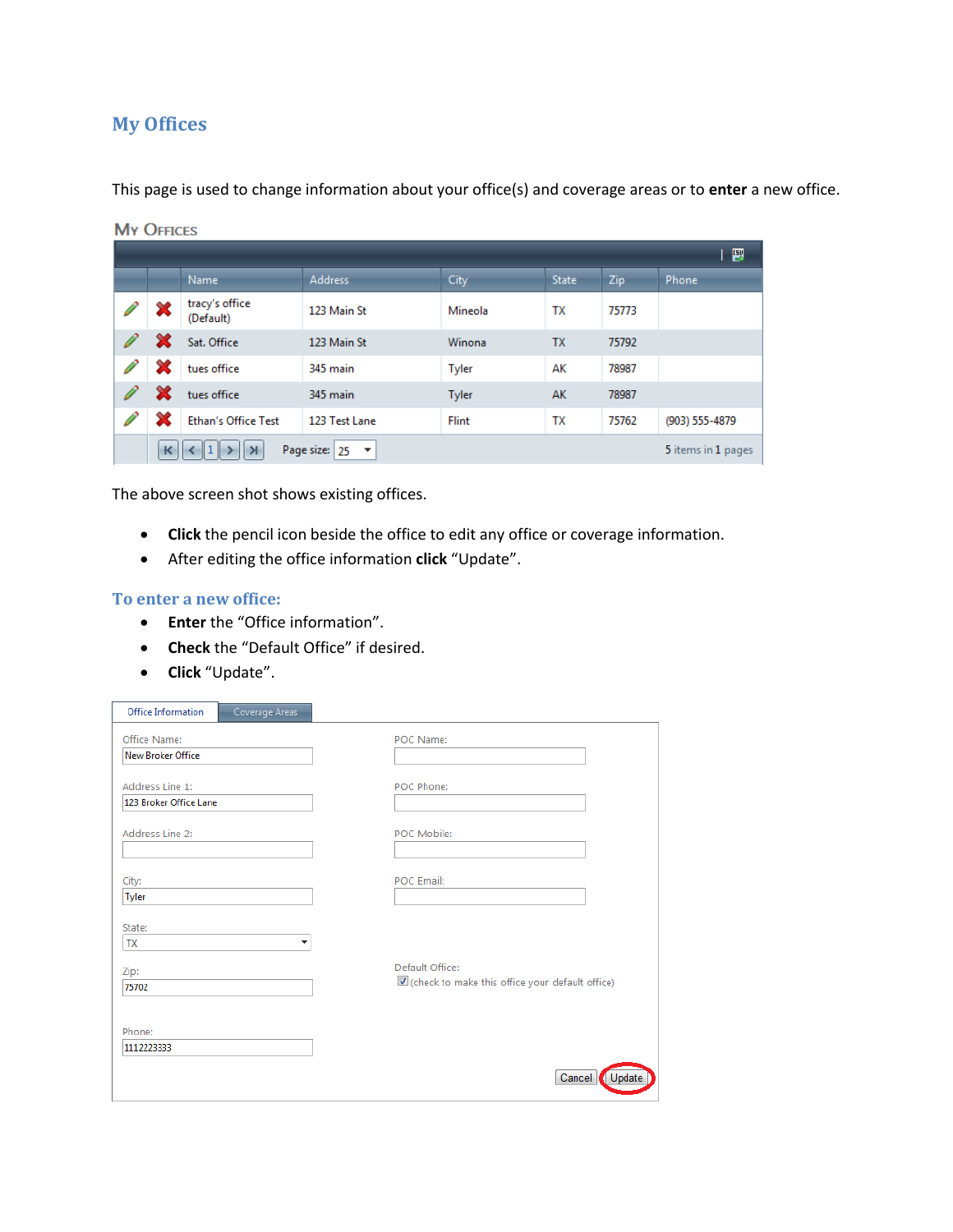# <span id="page-7-0"></span>**Managing Coverage Areas**

## **Click** "Coverage Areas".

| Office Information | Coverage Areas |           |
|--------------------|----------------|-----------|
| Office Name:       |                | POC Name: |
|                    |                |           |

## <span id="page-7-1"></span>**Coverage Areas**

Select an office and then click the coverage area tab to display the coverage areas for that office. This tab page (below) is used for adding or updating your coverage area. Each office is limited by the system to 60 zip codes maximum for coverage area.

- First, **select** a state from the drop down arrow.
- Then, **select** the County (s) and the City or Cities you service by highlighting them.
- Next, **select** all of the zip codes in your coverage area.

| <b>Office Information</b> | Coverage Areas                               |                                |                      |
|---------------------------|----------------------------------------------|--------------------------------|----------------------|
| Select a State<br>ТX      | ۰                                            |                                |                      |
| Select counties           | Select cities                                | Select zipcodes                | Zipcodes (74 of 60)  |
| <b>SCHLEICHER</b>         | $\left  \rule{0.2cm}{0.25cm} \right $<br>ARP | 75701<br>→                     | 71601                |
| <b>SCURRY</b>             | BULLARD                                      | 75702<br>$\leftarrow$          | 71602                |
| SHACKELFORD               | <b>FLINT</b>                                 | 75703<br>$\blacktriangleright$ | 71603                |
| SHELBY                    | LINDALE                                      | 75704                          | 71901                |
| SHERMAN                   | <b>TROUP</b>                                 | $\blacktriangleleft$<br>75705  | 71902                |
| <b>SMITH</b>              | <b>TYLER</b>                                 | 75706                          | 71903                |
| SOMERVELL                 | WHITEHOUSE                                   | 75707                          | 71909                |
| <b>STARR</b>              | <b>WINONA</b>                                | 75708                          | 71910                |
| <b>STEPHENS</b>           |                                              | 75709                          | 71913                |
| STERLING                  |                                              | 75710                          | 71914                |
| STONEWALL                 |                                              | 75711                          | 71951                |
| SUTTON                    |                                              | 75712                          | 72002                |
| SWISHER                   |                                              | 75713                          | 72007                |
|                           | ▼                                            | ▼                              | $\blacktriangledown$ |

- $\bullet$  To add the selected zip codes to your list **click** the single right arrow  $(\blacksquare)$ .
- **Click** the double right arrows  $(\mathbb{R})$  to add **ALL** zip codes in your area.
- To remove zip codes from your list:
- **Select** unwanted zip codes in the "My Zip codes" box and **click** the left arrow  $(\blacksquare)$ .
- **•** Remove ALL zip codes by **clicking** the left arrows  $(|\cdot|)$ .

*Note: If you would like to view the online "How to Video", go to the Broker Portal FAQ page and select the "How do I manage My Offices?" video.*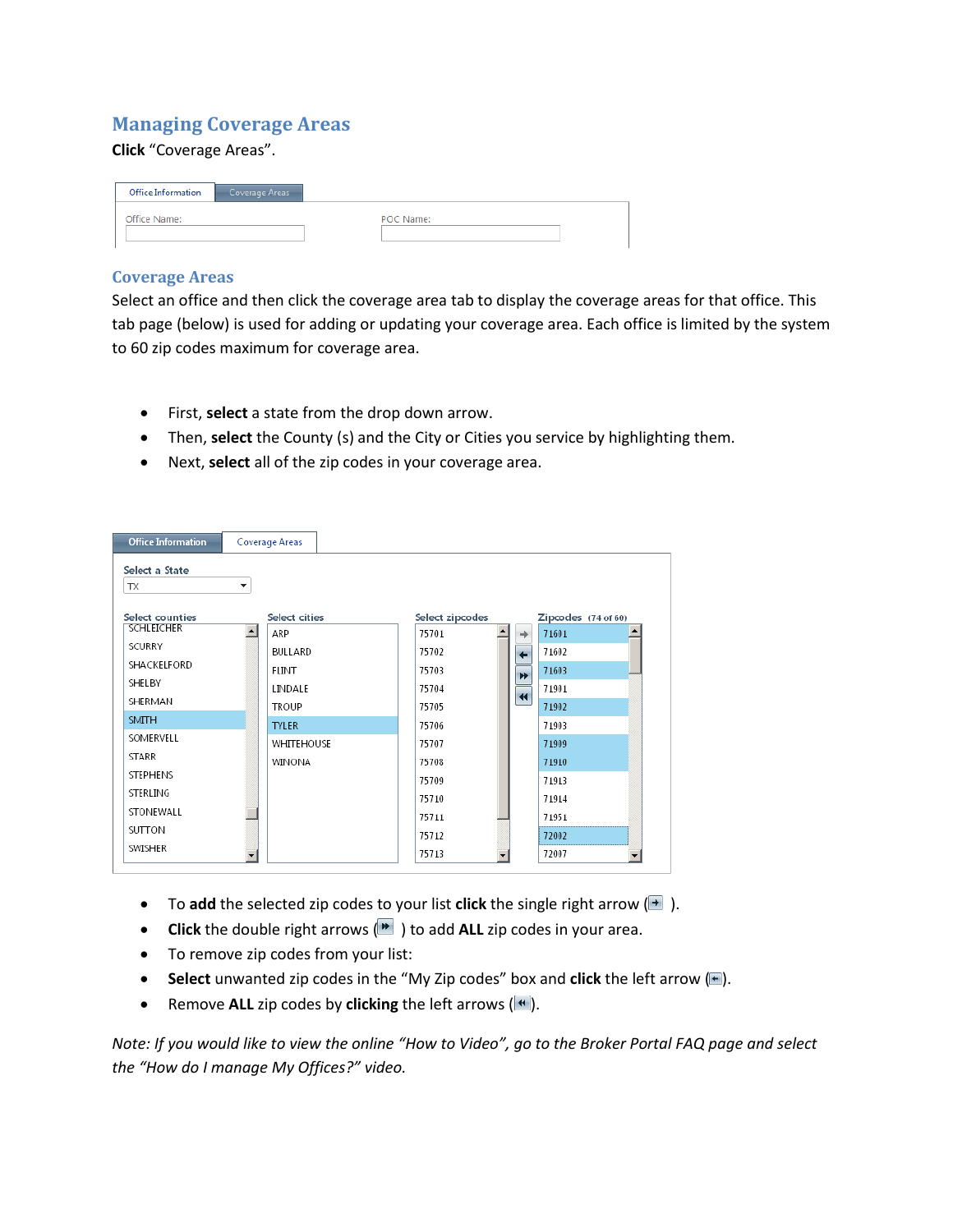# <span id="page-8-0"></span>**My Documents**

**Upload a Document** 

Use this toolbox area to

system.

Document:

Document Type: Select... **Expiration Date:** 

upload documents into the

- Hover over My Profile
- Click My Documents

| My Profile |             | Contact Us   |
|------------|-------------|--------------|
|            | My Offices  |              |
|            |             | My Documents |
|            | My Training |              |
|            | My Password |              |

### This page is used for adding or updating required documents.

## **MY REQUIRED DOCUMENTS**

These documents and their associated (if applicable) expiration dates are required to be maintained by you on on individual basis in order to maintain your status as an active broker with MMREM.

|                                       |    |   |                                       |                          |                        | 图                     |
|---------------------------------------|----|---|---------------------------------------|--------------------------|------------------------|-----------------------|
| ent Type:<br>$\overline{\phantom{a}}$ |    |   | <b>Type</b>                           | Document                 | <b>Expiration Date</b> | Uploaded On           |
| on Date:                              | ث  |   | Certificate                           | Certificate.txt          | 05/05/2012             | 1/30/2012 10:43:00 AM |
| 圃                                     | 4  |   | E & O Insurance                       | EandOInsurance.txt       | 07/07/2012             | 1/30/2012 10:42:00 AM |
| ent:<br>Select                        | ◆  |   | Diversity                             | Diversity.txt            | 07/19/2012             | 1/30/2012 10:43:00 AM |
|                                       | e4 |   | <b>Broker License</b>                 | BrokerLicense.txt        | 04/04/2012             | 1/30/2012 10:42:00 AM |
| Cancel<br>Upload                      |    | K | $\langle 1  \rangle$<br>Page size: 25 | $\overline{\phantom{a}}$ |                        | 4 items in 1 pages    |
|                                       |    |   |                                       |                          |                        |                       |

The required documents are your E&O Insurance and Broker License.

The legend below explains the icons.

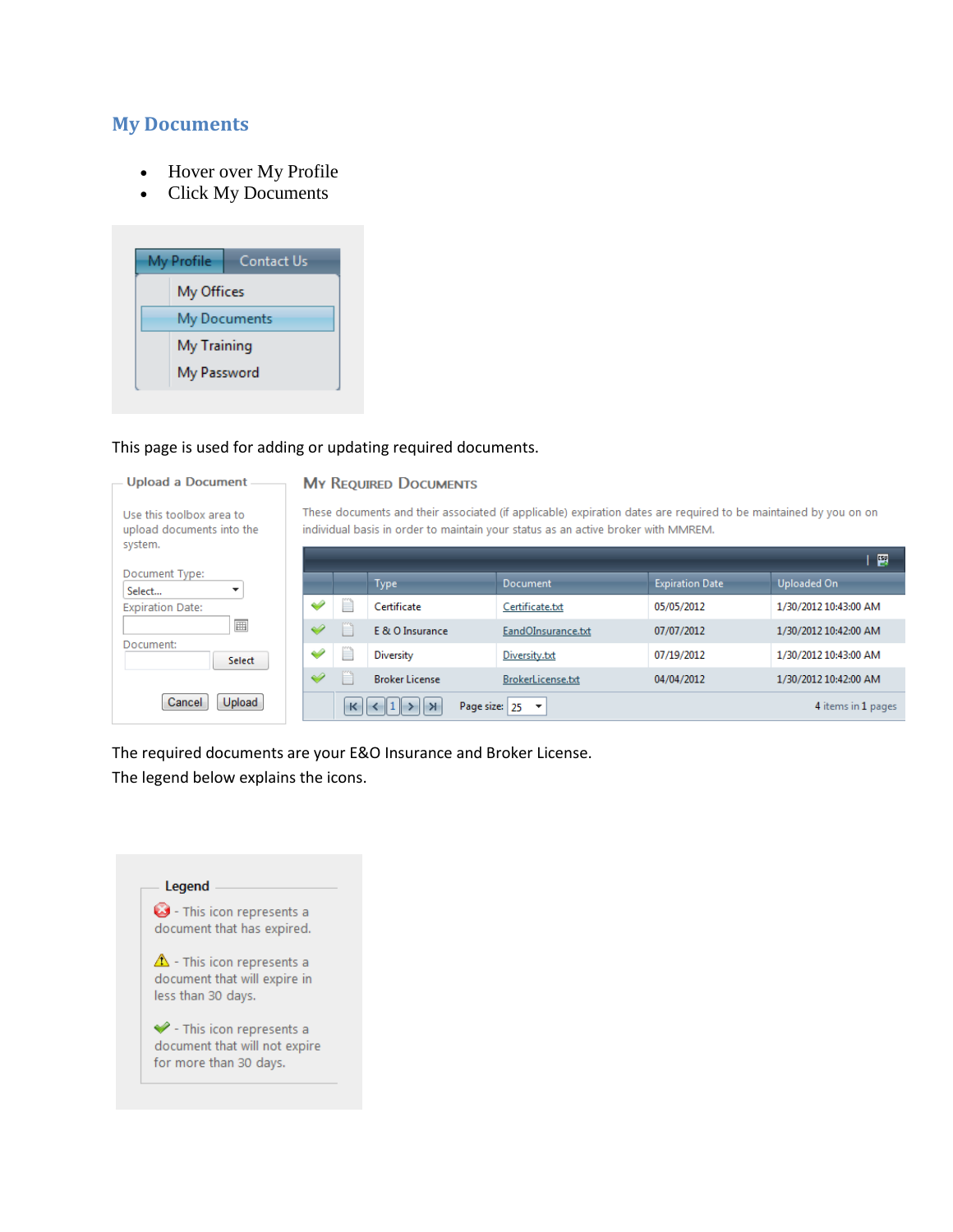Add new documents by **selecting** from the "Document Type:" dropdown menu.

| Document Type:  |  |
|-----------------|--|
| Select          |  |
| Select          |  |
| F & O Insurance |  |
| Broker License  |  |
| Diversity       |  |
| Certificate     |  |

**Enter** the "Expiration Date" manually or **select** it from the calendar.



**Browse** to **select** the document you would like to upload.

Document: Select

Now **click** "Upload".

You may cancel the new document by **clicking** the cancel button.

| File name: |      |            |
|------------|------|------------|
|            | Dpen | <b>MOR</b> |

*Note: If you would like to view the online" How To Video", go to the Broker Portal FAQ page and select the" How do I manage My Documents?" video.*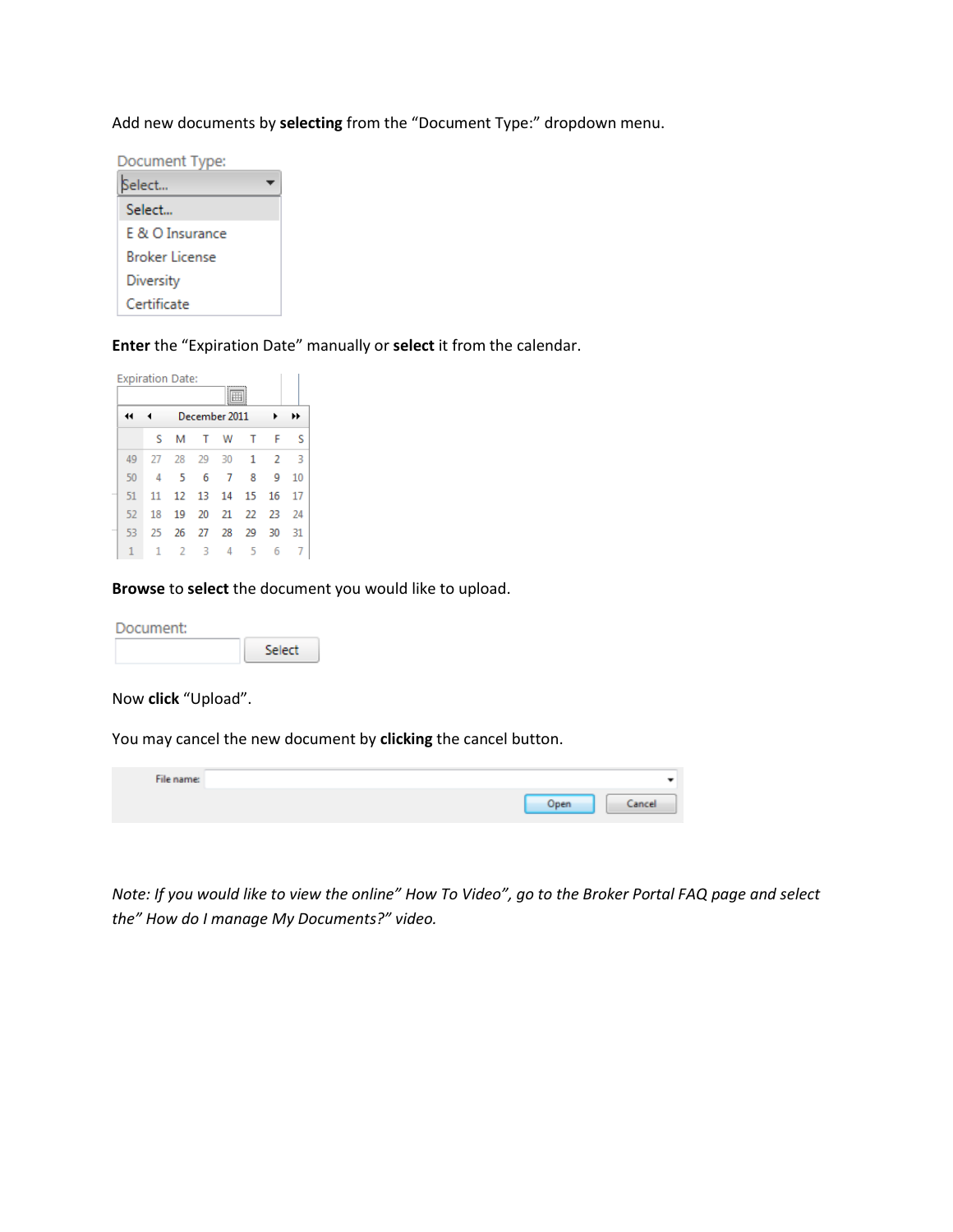# <span id="page-10-0"></span>**My Training**



- Hover the mouse on My Profile
- Click My Training

This page is used to view Training Records and to add new.

All previous Training events will show in this window with the:

- Title
- Date
- $\bullet$  City
- State
- Geared Toward
- Number Attending
- Document

|                        |                                                            |       |              |                      |                  | 圛                  |
|------------------------|------------------------------------------------------------|-------|--------------|----------------------|------------------|--------------------|
| Title                  | <b>Date</b>                                                | City  | <b>State</b> | <b>Geared Toward</b> | Number Attending | <b>Document</b>    |
| <b>Broker Training</b> | 01/11/2012                                                 | Tyler | ΤХ           | <b>Broker</b>        | 50               | MyTraining.PDF     |
| $\vert K \vert$        | $\parallel$ 1 > $\parallel$ ><br>Page size: $ 10 - \star $ |       |              |                      |                  | 1 items in 1 pages |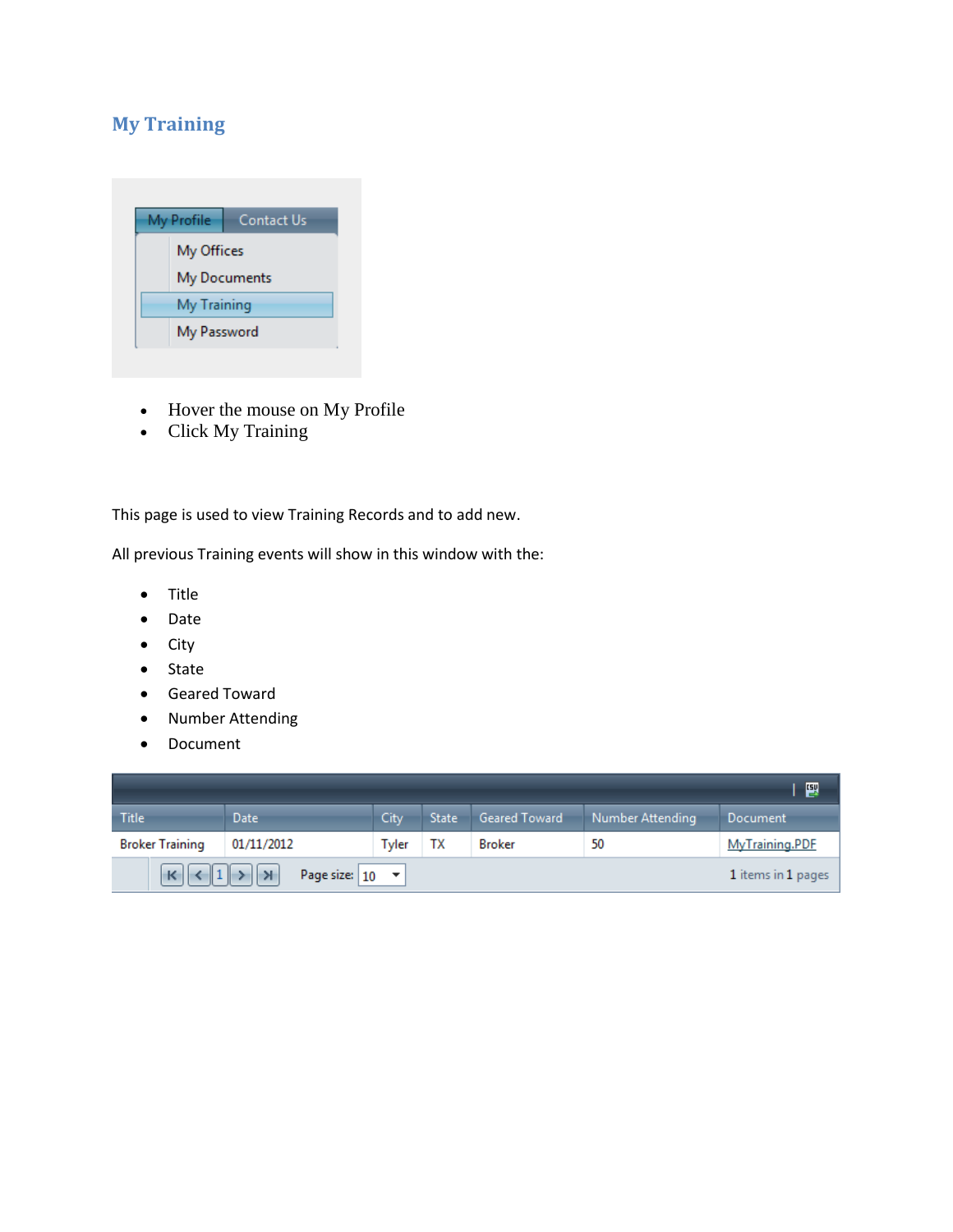To **add** new training records go to the "Add Training" box.

**Add Training** Use this toolbox to add training records. Title: Date:  $\boxed{\boxplus}$ City: State: **CO**  $\overline{\phantom{a}}$ Number Attending: **Geared Towards:** Broker  $\star$ **Supporting Doc (optional):** Select Cancel Add

**Enter** the title. **Enter** the "Date" manually or **select** it from the calendar.

|                      |    |    |    | 圜              |                |                |    |
|----------------------|----|----|----|----------------|----------------|----------------|----|
| $\blacktriangleleft$ |    |    |    | February 2012  |                | ١              | ▸  |
|                      | S  | M  | Т  | W              | т              | F              | S  |
| 5                    | 29 | 30 | 31 | 1              | $\overline{2}$ | 3              | 4  |
| 6                    | 5  | 6  | 7  | 8              | 9              | 10             | 11 |
| 7                    | 12 | 13 | 14 | 15             | 16             | 17             | 18 |
| 8                    | 19 | 20 | 21 | 22             | 23             | 24             | 25 |
| 9                    | 26 | 27 | 28 | 29             | $\mathbf{1}$   | $\overline{2}$ | 3  |
| 10                   | 4  | 5  | 6  | $\overline{7}$ | 8              | 9              | 10 |

**Enter** the City and **select** the State by using the drop down arrow. **Enter** the number attending the training.

**Select** the "Geared Towards" by using the drop down arrow. Now **click** "Select" to browse and choose the document. (The supporting document is optional.) **Click** "Add".

*Note: If you would like to view the online" How To Video", go to the Broker Portal FAQ page and select the" How do I use the My Training page?" video.*